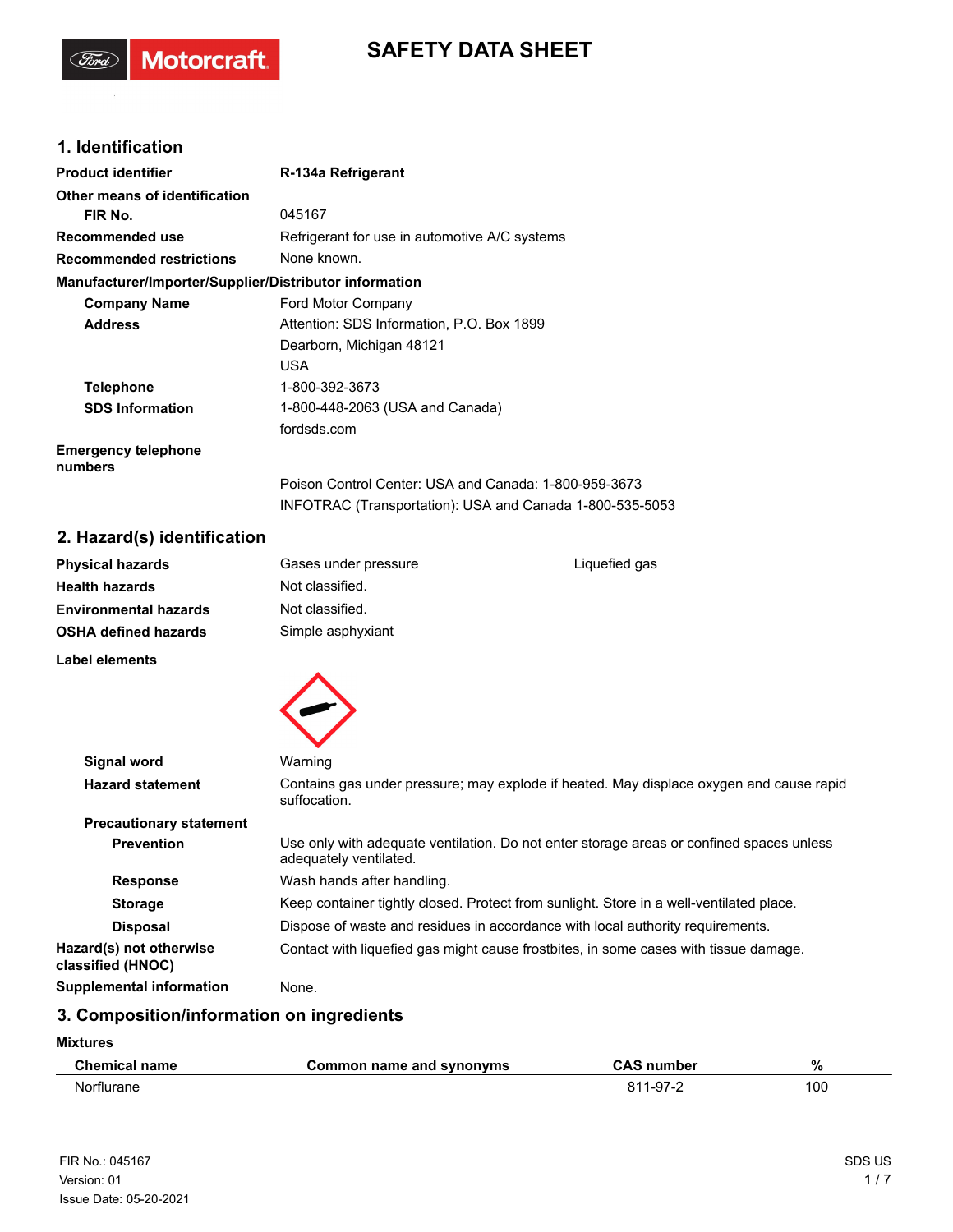## **4. First-aid measures**

| 4. FII St-diu Illudsulus                                                     |                                                                                                                                                                                                                                                                                                                                                                                                                                                                                                                                                                                                                   |
|------------------------------------------------------------------------------|-------------------------------------------------------------------------------------------------------------------------------------------------------------------------------------------------------------------------------------------------------------------------------------------------------------------------------------------------------------------------------------------------------------------------------------------------------------------------------------------------------------------------------------------------------------------------------------------------------------------|
| <b>Inhalation</b>                                                            | Remove from further exposure. For those providing assistance, avoid exposure to yourself or<br>others. Use adequate respiratory protection. If respiratory tract irritation, dizziness, nausea, or<br>unconsciousness occurs, seek immediate medical assistance. If breathing has stopped, assist<br>ventilation with a mechanical device or use mouth-to-mouth resuscitation. Move to fresh air. Get<br>medical attention immediately.                                                                                                                                                                           |
| <b>Skin contact</b>                                                          | In case of contact with liquefied gas, thaw frosted parts with lukewarm water. Do not rub affected<br>area. Get medical attention immediately.                                                                                                                                                                                                                                                                                                                                                                                                                                                                    |
| Eye contact                                                                  | Rinse thoroughly with plenty of water for at least 15 minutes and consult a physician.                                                                                                                                                                                                                                                                                                                                                                                                                                                                                                                            |
| Ingestion                                                                    | Not likely, due to the form of the product.                                                                                                                                                                                                                                                                                                                                                                                                                                                                                                                                                                       |
| <b>Most important</b><br>symptoms/effects, acute and<br>delayed              | Headache. Dizziness. Fatigue. Nausea, vomiting. Very high exposure can cause suffocation from<br>lack of oxygen. Symptoms may include loss of mobility/consciousness. Victim may not be aware of<br>asphyxiation. Asphyxiation may bring about unconsciousness without warning and so rapidly that<br>victim may be unable to protect themself.                                                                                                                                                                                                                                                                   |
| Indication of immediate<br>medical attention and special<br>treatment needed | Provide general supportive measures and treat symptomatically.                                                                                                                                                                                                                                                                                                                                                                                                                                                                                                                                                    |
| <b>General information</b>                                                   | Ensure that medical personnel are aware of the material(s) involved, and take precautions to<br>protect themselves.                                                                                                                                                                                                                                                                                                                                                                                                                                                                                               |
| 5. Fire-fighting measures                                                    |                                                                                                                                                                                                                                                                                                                                                                                                                                                                                                                                                                                                                   |
| Suitable extinguishing media                                                 | Use fire-extinguishing media appropriate for surrounding materials.                                                                                                                                                                                                                                                                                                                                                                                                                                                                                                                                               |
| Unsuitable extinguishing<br>media                                            | None known.                                                                                                                                                                                                                                                                                                                                                                                                                                                                                                                                                                                                       |
| Specific hazards arising from<br>the chemical                                | During fire, gases hazardous to health may be formed. Hydrogen fluoride, a corrosive and toxic<br>gas, and other potentially hazardous fluorine-containing compounds may be released upon<br>combustion.                                                                                                                                                                                                                                                                                                                                                                                                          |
| Special protective equipment<br>and precautions for firefighters             | Self-contained breathing apparatus and full protective clothing must be worn in case of fire.                                                                                                                                                                                                                                                                                                                                                                                                                                                                                                                     |
| <b>Fire fighting</b><br>equipment/instructions                               | In case of fire: Stop leak if safe to do so. Do not move cargo or vehicle if cargo has been exposed<br>to heat. If tank, rail car or tank truck is involved in a fire, ISOLATE for 800 meters (1/2 mile) in all<br>directions; also consider initial evacuation for 800 meters (1/2 mile) in all directions. ALWAYS stay<br>away from tanks engulfed in flame. Move containers from fire area if you can do so without risk.<br>Use water spray to cool unopened containers. For massive fire in cargo area, use unmanned hose<br>holder or monitor nozzles, if possible. If not, withdraw and let fire burn out. |
| <b>Specific methods</b>                                                      | Cool containers exposed to flames with water until well after the fire is out.                                                                                                                                                                                                                                                                                                                                                                                                                                                                                                                                    |
| <b>General fire hazards</b>                                                  | Contents under pressure. Pressurized container may explode when exposed to heat or flame.                                                                                                                                                                                                                                                                                                                                                                                                                                                                                                                         |
| 6. Accidental release measures                                               |                                                                                                                                                                                                                                                                                                                                                                                                                                                                                                                                                                                                                   |

| Personal precautions,<br>protective equipment and<br>emergency procedures | Avoid contact with eyes, skin, and clothing. Do not breathe mist or vapor. Ventilate closed spaces<br>before entering them. In the event of a leak evacuate all personnel until ventilation can restore<br>oxygen concentrations to safe levels. Do not touch damaged containers or spilled material unless<br>wearing appropriate protective clothing. Keep people away from and upwind of spill/leak. Keep<br>unnecessary personnel away. Keep out of low areas. Many gases are heavier than air and will<br>spread along ground and collect in low or confined areas (sewers, basements, tanks). Wear<br>appropriate protective equipment and clothing during clean-up. Emergency personnel need<br>self-contained breathing equipment. Local authorities should be advised if significant spillages<br>cannot be contained. For personal protection, see section 8 of the SDS. |
|---------------------------------------------------------------------------|------------------------------------------------------------------------------------------------------------------------------------------------------------------------------------------------------------------------------------------------------------------------------------------------------------------------------------------------------------------------------------------------------------------------------------------------------------------------------------------------------------------------------------------------------------------------------------------------------------------------------------------------------------------------------------------------------------------------------------------------------------------------------------------------------------------------------------------------------------------------------------|
| Methods and materials for<br>containment and cleaning up                  | Isolate area until gas has dispersed. The product is immiscible with water and will sediment in<br>water systems. Stop the flow of material, if this is without risk. For waste disposal, see section 13<br>of the SDS.                                                                                                                                                                                                                                                                                                                                                                                                                                                                                                                                                                                                                                                            |
| <b>Environmental precautions</b>                                          | Avoid discharge into drains, water courses or onto the ground.                                                                                                                                                                                                                                                                                                                                                                                                                                                                                                                                                                                                                                                                                                                                                                                                                     |
| 7. Handling and storage                                                   |                                                                                                                                                                                                                                                                                                                                                                                                                                                                                                                                                                                                                                                                                                                                                                                                                                                                                    |
| <b>Precautions for safe handling</b>                                      | Avoid contact with eyes, skin, and clothing. Avoid breathing mist or vapor. Avoid prolonged<br>exposure. Keep away from heat/sparks/open flames/hot surfaces. - No smoking. When moving<br>cylinders, even for short distances, use a cart (trolley, hand truck, etc.) designed to transport<br>cylinders. Protect cylinders from physical damage; do not drag, roll, slide, or drop. Close valve<br>after each use and when empty. Use only outdoors or in a well-ventilated area. Do not enter<br>storage areas or confined spaces unless adequately ventilated. Oxygen concentration should not<br>fall below 19.5 % at sea level ( $pO2 = 135$ mmHg). Mechanical ventilation or local exhaust<br>ventilation may be required. Observe good industrial hygiene practices. Wear appropriate personal<br>protective equipment. For personal protection, see Section 8 of the SDS. |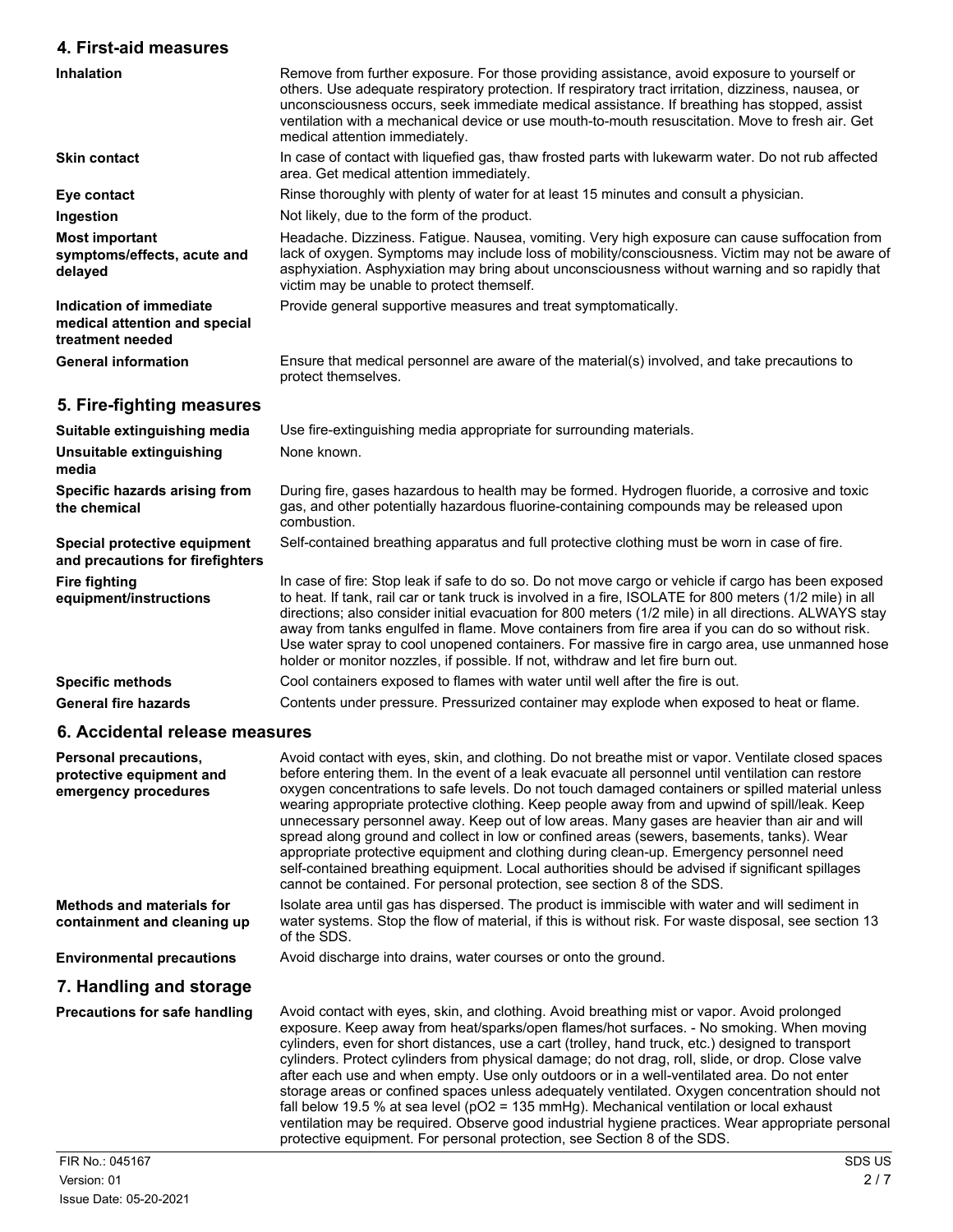Store in a cool, dry place out of direct sunlight. Secure cylinders in an upright position at all times, close all valves when not in use. Store in tightly closed container. Store in a well-ventilated place. Stored containers should be periodically checked for general condition and leakage. Store away from incompatible materials (see Section 10 of the SDS).

### **8. Exposure controls/personal protection**

#### **Occupational exposure limits**

The following constituents are the only constituents of the product which have a PEL, TLV or other recommended exposure limit. At this time, the other constituents have no known exposure limits.

|                                     | US. Workplace Environmental Exposure Level (WEEL) Guides                                                                                                                                                                                                                                                                                                 |                                                                                                                                                                                                                                                                                                |
|-------------------------------------|----------------------------------------------------------------------------------------------------------------------------------------------------------------------------------------------------------------------------------------------------------------------------------------------------------------------------------------------------------|------------------------------------------------------------------------------------------------------------------------------------------------------------------------------------------------------------------------------------------------------------------------------------------------|
| <b>Components</b>                   | <b>Type</b>                                                                                                                                                                                                                                                                                                                                              | Value                                                                                                                                                                                                                                                                                          |
| Norflurane (CAS 811-97-2)           | <b>TWA</b>                                                                                                                                                                                                                                                                                                                                               | 4240 mg/m3                                                                                                                                                                                                                                                                                     |
|                                     |                                                                                                                                                                                                                                                                                                                                                          | 1000 ppm                                                                                                                                                                                                                                                                                       |
| <b>Biological limit values</b>      | No biological exposure limits noted for the ingredient(s).                                                                                                                                                                                                                                                                                               |                                                                                                                                                                                                                                                                                                |
| Appropriate engineering<br>controls | Use adequate ventilation to control airborne concentrations below the exposure limits/guidelines. If<br>user operations generate a vapor, dust and/or mist, use process enclosure, appropriate local<br>exhaust ventilation, or other engineering controls to control airborne levels below the<br>recommended exposure limits/guidelines.               |                                                                                                                                                                                                                                                                                                |
|                                     | Individual protection measures, such as personal protective equipment                                                                                                                                                                                                                                                                                    |                                                                                                                                                                                                                                                                                                |
| <b>Eye/face protection</b>          | Wear safety glasses with side shields (or goggles).                                                                                                                                                                                                                                                                                                      |                                                                                                                                                                                                                                                                                                |
| <b>Skin protection</b>              |                                                                                                                                                                                                                                                                                                                                                          |                                                                                                                                                                                                                                                                                                |
| <b>Hand protection</b>              |                                                                                                                                                                                                                                                                                                                                                          | Suitable chemical protective gloves should be worn when the potential exists for skin exposure.<br>The choice of an appropriate glove does not only depend on its material but also on other quality<br>features and is different from one producer to the other. Wear cold insulating gloves. |
| Other                               | Wear appropriate chemical resistant clothing if applicable.                                                                                                                                                                                                                                                                                              |                                                                                                                                                                                                                                                                                                |
| <b>Respiratory protection</b>       | If engineering controls do not maintain airborne concentrations to a level which is adequate to<br>protect worker health, an approved respirator must be worn. Respirator selection, use and<br>maintenance should be in accordance with the requirements of OSHA Respiratory Protection<br>Standard 29 CFR 1910.134 and/or Canadian Standard CSA Z94.4. |                                                                                                                                                                                                                                                                                                |
| <b>Thermal hazards</b>              | Wear appropriate thermal protective clothing, when necessary.                                                                                                                                                                                                                                                                                            |                                                                                                                                                                                                                                                                                                |
| General hygiene<br>considerations   | equipment to remove contaminants.                                                                                                                                                                                                                                                                                                                        | Always observe good personal hygiene measures, such as washing after handling the material<br>and before eating, drinking, and/or smoking. Routinely wash work clothing and protective                                                                                                         |

#### **9. Physical and chemical properties**

| Appearance                                   |                      |
|----------------------------------------------|----------------------|
| Physical state                               | Gas.                 |
| Form                                         | Liquefied gas.       |
| Color                                        | Clear.               |
| Odor                                         | Odorless.            |
| Odor threshold                               | Not available.       |
| рH                                           | Not available.       |
| Melting point/freezing point                 | Not available.       |
| Initial boiling point and boiling<br>range   | -15.88 °F (-26.6 °C) |
| <b>Flash point</b>                           | Does not flash.      |
| <b>Evaporation rate</b>                      | Not available.       |
| Flammability (solid, gas)                    | Not available.       |
| Upper/lower flammability or explosive limits |                      |
| <b>Flammability limit - lower</b><br>(%)     | Not available.       |
| <b>Flammability limit - upper</b><br>(%)     | Not available.       |
| Explosive limit - lower (%)                  | Not available.       |
| Explosive limit - upper (%)                  | Not available.       |
|                                              |                      |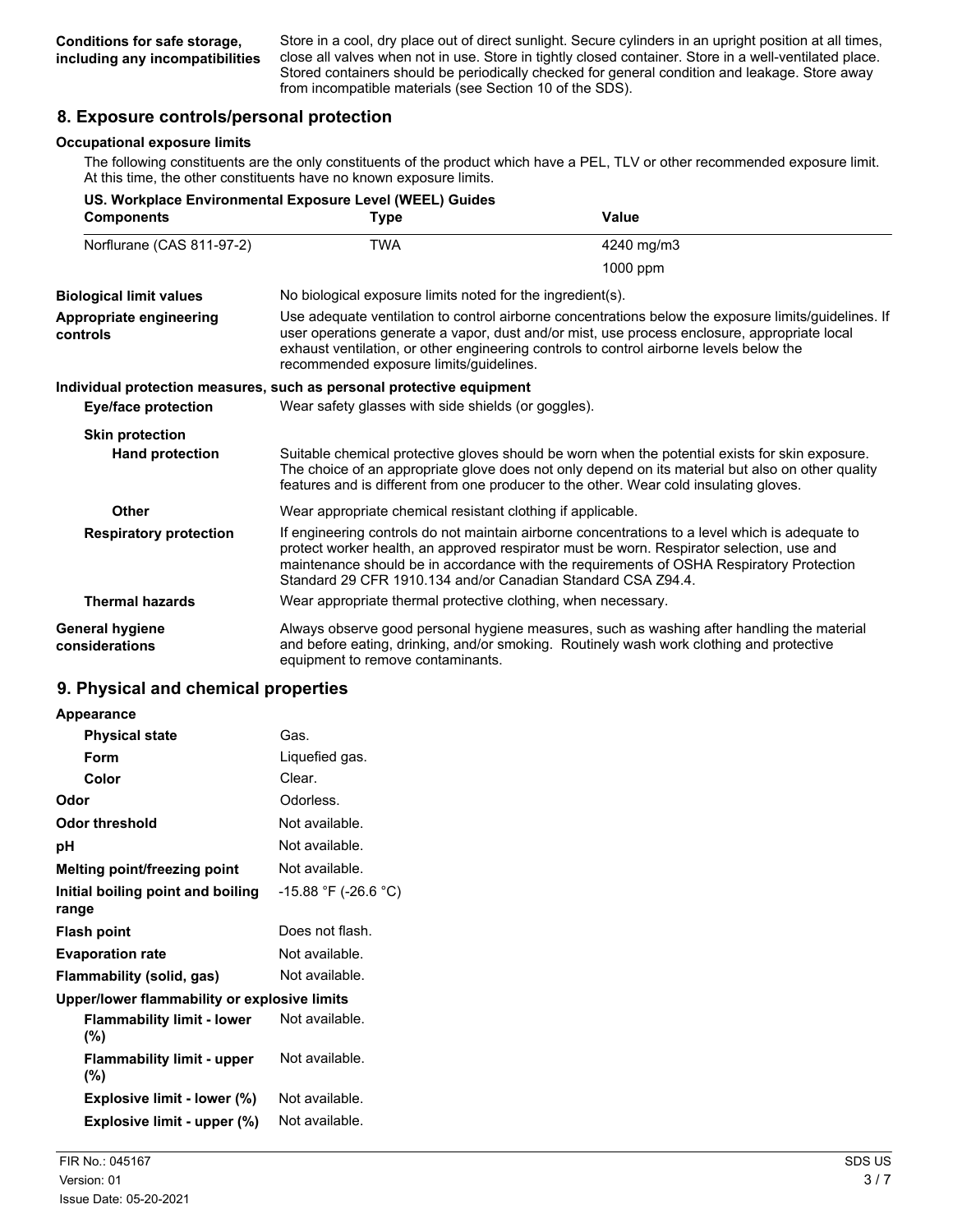| Vapor pressure                                    | 4270 mm Hg @ 20°C           |
|---------------------------------------------------|-----------------------------|
| Vapor density                                     | $3.6$ (Air=1)               |
| <b>Relative density</b>                           | 1.22                        |
| <b>Relative density temperature</b>               | 68 °F (20 °C)               |
| Solubility(ies)                                   |                             |
| Solubility (water)                                | Low                         |
| <b>Partition coefficient</b><br>(n-octanol/water) | 1.06                        |
| <b>Auto-ignition temperature</b>                  | $>$ 1369.4 °F ( $>$ 743 °C) |
| <b>Decomposition temperature</b>                  | Not available.              |
| <b>Viscosity</b>                                  | Not available.              |

## **10. Stability and reactivity**

| <b>Reactivity</b>                            | The product is stable and non-reactive under normal conditions of use, storage and transport.                                                   |
|----------------------------------------------|-------------------------------------------------------------------------------------------------------------------------------------------------|
| <b>Chemical stability</b>                    | Material is stable under normal conditions.                                                                                                     |
| <b>Possibility of hazardous</b><br>reactions | Hazardous polymerization does not occur.                                                                                                        |
| <b>Conditions to avoid</b>                   | Heat. Avoid temperatures exceeding the decomposition temperature. Contact with incompatible<br>materials.                                       |
| Incompatible materials                       | Strong oxidizing agents.                                                                                                                        |
| <b>Hazardous decomposition</b><br>products   | Hydrogen fluoride, a corrosive and toxic gas, and other potentially hazardous fluorine-containing<br>compounds may be released upon combustion. |

## **11. Toxicological information**

#### **Information on likely routes of exposure**

| <b>Inhalation</b>                                                                  | Suffocation (asphyxiant) hazard - if allowed to accumulate to concentrations that reduce oxygen<br>below safe breathing levels. Prolonged inhalation may be harmful.                                                                                                                                                                            |
|------------------------------------------------------------------------------------|-------------------------------------------------------------------------------------------------------------------------------------------------------------------------------------------------------------------------------------------------------------------------------------------------------------------------------------------------|
| <b>Skin contact</b>                                                                | Based on available data, the classification criteria are not met. Contact with liquefied gas might<br>cause frostbites, in some cases with tissue damage.                                                                                                                                                                                       |
| Eye contact                                                                        | Based on available data, the classification criteria are not met. Contact with liquefied gas might<br>cause frostbites, in some cases with tissue damage.                                                                                                                                                                                       |
| Ingestion                                                                          | Based on available data, the classification criteria are not met.                                                                                                                                                                                                                                                                               |
| Symptoms related to the<br>physical, chemical and<br>toxicological characteristics | Headache. Dizziness. Fatigue. Nausea, vomiting. Very high exposure can cause suffocation from<br>lack of oxygen. Symptoms may include loss of mobility/consciousness. Victim may not be aware<br>of asphyxiation. Asphyxiation may bring about unconsciousness without warning and so rapidly<br>that victim may be unable to protect themself. |
| Information on toxicological effects                                               |                                                                                                                                                                                                                                                                                                                                                 |
| <b>Acute toxicity</b>                                                              | Not classified.                                                                                                                                                                                                                                                                                                                                 |
| <b>Skin corrosion/irritation</b>                                                   | Prolonged skin contact may cause temporary irritation.                                                                                                                                                                                                                                                                                          |
| Serious eye damage/eye<br>irritation                                               | Direct contact with eyes may cause temporary irritation.                                                                                                                                                                                                                                                                                        |
| Respiratory or skin sensitization                                                  |                                                                                                                                                                                                                                                                                                                                                 |
| <b>Respiratory sensitization</b>                                                   | Not a respiratory sensitizer.                                                                                                                                                                                                                                                                                                                   |
| <b>Skin sensitization</b>                                                          | This product is not expected to cause skin sensitization.                                                                                                                                                                                                                                                                                       |
| <b>Germ cell mutagenicity</b>                                                      | No data available to indicate product or any components present at greater than 0.1% are<br>mutagenic or genotoxic.                                                                                                                                                                                                                             |
| Carcinogenicity                                                                    | Not classifiable as to carcinogenicity to humans.                                                                                                                                                                                                                                                                                               |
| <b>IARC Monographs. Overall Evaluation of Carcinogenicity</b><br>Not listed.       |                                                                                                                                                                                                                                                                                                                                                 |
| Not listed.                                                                        | OSHA Specifically Regulated Substances (29 CFR 1910.1001-1053)                                                                                                                                                                                                                                                                                  |
| <b>Reproductive toxicity</b>                                                       | This product is not expected to cause reproductive or developmental effects.                                                                                                                                                                                                                                                                    |
| Specific target organ toxicity -<br>single exposure                                | Not classified.                                                                                                                                                                                                                                                                                                                                 |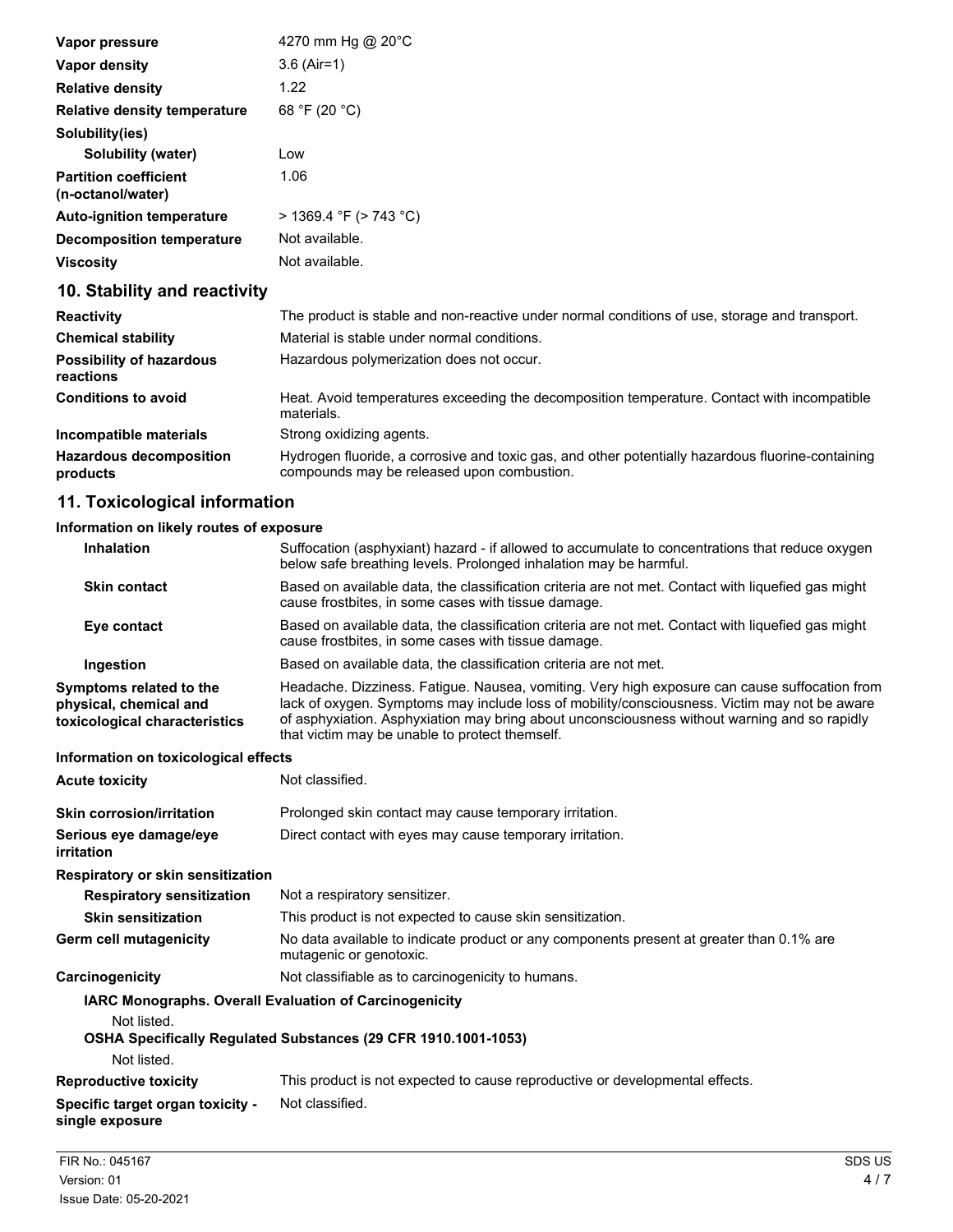| Specific target organ toxicity -<br>repeated exposure                                 | Not classified.                                                                                                                                                                                                        |
|---------------------------------------------------------------------------------------|------------------------------------------------------------------------------------------------------------------------------------------------------------------------------------------------------------------------|
| <b>Aspiration hazard</b>                                                              | Not likely, due to the form of the product.                                                                                                                                                                            |
| <b>Chronic effects</b>                                                                | Prolonged inhalation may be harmful.                                                                                                                                                                                   |
| 12. Ecological information                                                            |                                                                                                                                                                                                                        |
| <b>Ecotoxicity</b>                                                                    | The product is not classified as environmentally hazardous. However, this does not exclude the<br>possibility that large or frequent spills can have a harmful or damaging effect on the environment.                  |
| Persistence and degradability                                                         | No data is available on the degradability of any ingredients in the mixture.                                                                                                                                           |
| <b>Bioaccumulative potential</b><br>Partition coefficient n-octanol / water (log Kow) |                                                                                                                                                                                                                        |
| R-134a Refrigerant<br>Norflurane                                                      | 1.06<br>1.274                                                                                                                                                                                                          |
| <b>Mobility in soil</b>                                                               | No data available.                                                                                                                                                                                                     |
| Other adverse effects                                                                 | No other adverse environmental effects (e.g. ozone depletion, photochemical ozone creation<br>potential, endocrine disruption, global warming potential) are expected from this component.                             |
| 13. Disposal considerations                                                           |                                                                                                                                                                                                                        |
| <b>Disposal instructions</b>                                                          | Collect and reclaim or dispose in sealed containers at licensed waste disposal site. Dispose of<br>contents/container in accordance with local/regional/national/international regulations.                            |
| Local disposal regulations                                                            | Dispose in accordance with all applicable regulations.                                                                                                                                                                 |
| <b>Hazardous waste code</b>                                                           | The waste code should be assigned in discussion between the user, the producer and the waste<br>disposal company.                                                                                                      |
| Waste from residues / unused<br>products                                              | Dispose of in accordance with local regulations. Empty containers or liners may retain some<br>product residues. This material and its container must be disposed of in a safe manner (see:<br>Disposal instructions). |
| <b>Contaminated packaging</b>                                                         | Since emptied containers may retain product residue, follow label warnings even after container is<br>emptied. Empty containers should be taken to an approved waste handling site for recycling or<br>disposal.       |
| 14. Transport information                                                             |                                                                                                                                                                                                                        |
| DOT                                                                                   |                                                                                                                                                                                                                        |
| UN number                                                                             | UN3159                                                                                                                                                                                                                 |
| UN proper shipping name<br><b>Transport hazard class(es)</b>                          | 1,1,1,2-Tetrafluoroethane or Refrigerant gas R 134a                                                                                                                                                                    |
| <b>Class</b>                                                                          | 2.2                                                                                                                                                                                                                    |
| <b>Subsidiary risk</b>                                                                | -                                                                                                                                                                                                                      |
| Label(s)                                                                              | 2.2                                                                                                                                                                                                                    |
| <b>Packing group</b>                                                                  | Not available.                                                                                                                                                                                                         |
| <b>Special provisions</b>                                                             | Special precautions for user Read safety instructions, SDS and emergency procedures before handling.<br>T <sub>50</sub>                                                                                                |
| <b>Packaging exceptions</b>                                                           | 306                                                                                                                                                                                                                    |
| Packaging non bulk                                                                    | 304                                                                                                                                                                                                                    |
| Packaging bulk                                                                        | 314, 315                                                                                                                                                                                                               |
| <b>IATA</b>                                                                           |                                                                                                                                                                                                                        |
| <b>UN number</b>                                                                      | <b>UN3159</b>                                                                                                                                                                                                          |
| UN proper shipping name<br><b>Transport hazard class(es)</b>                          | 1,1,1,2-Tetrafluoroethane                                                                                                                                                                                              |
| <b>Class</b>                                                                          | 2.2                                                                                                                                                                                                                    |
| <b>Subsidiary risk</b>                                                                |                                                                                                                                                                                                                        |
| <b>Packing group</b>                                                                  | Not available.                                                                                                                                                                                                         |
| <b>Environmental hazards</b>                                                          | No.                                                                                                                                                                                                                    |
| <b>ERG Code</b>                                                                       | 2L                                                                                                                                                                                                                     |

**Passenger and cargo** Allowed with restrictions.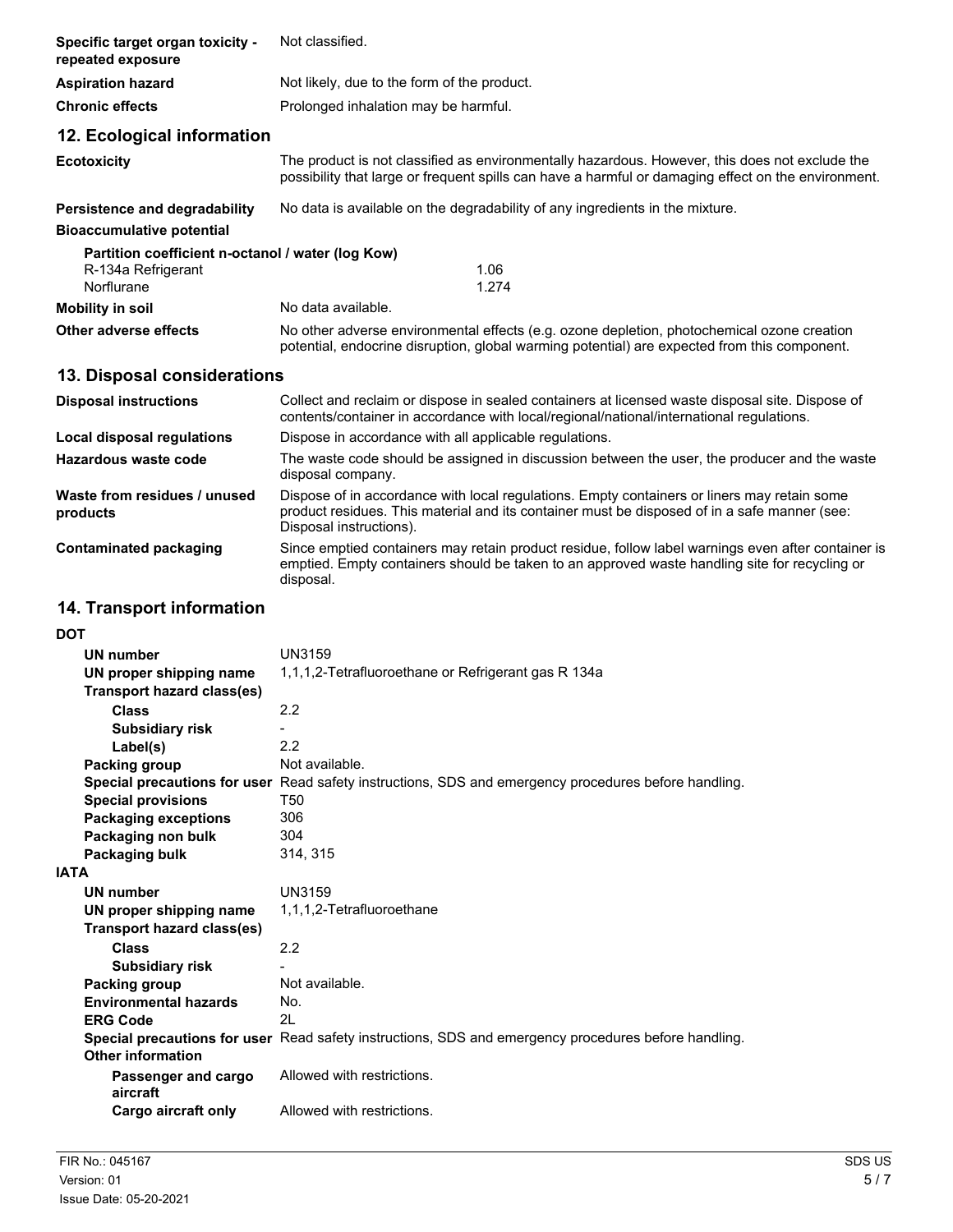**IMDG**

| IMDG                              |                                                                                                      |
|-----------------------------------|------------------------------------------------------------------------------------------------------|
| <b>UN number</b>                  | <b>UN3159</b>                                                                                        |
| UN proper shipping name           | 1,1,1,2-TETRAFLUOROETHANE (REFRIGERANT GAS R 134a)                                                   |
| <b>Transport hazard class(es)</b> |                                                                                                      |
| <b>Class</b>                      | 2.2                                                                                                  |
| <b>Subsidiary risk</b>            |                                                                                                      |
| Packing group                     | Not available.                                                                                       |
| <b>Environmental hazards</b>      |                                                                                                      |
| <b>Marine pollutant</b>           | No.                                                                                                  |
| <b>EmS</b>                        | $F-C$ , $S-V$                                                                                        |
|                                   | Special precautions for user Read safety instructions, SDS and emergency procedures before handling. |
| Transport in bulk according to    | Not applicable.                                                                                      |
| Annex II of MARPOL 73/78 and      |                                                                                                      |
| the <b>IBC</b> Code               |                                                                                                      |
| <b>DOT</b>                        |                                                                                                      |
| <b>NON-FLAMMABLE GAS</b><br>2     |                                                                                                      |

**IATA; IMDG**



**General information**

Avoid transport on vehicles where the load space is not separated from the driver's compartment. Ensure vehicle driver is aware of the potential hazards of the load and knows what to do in the event of an accident or an emergency. Before transporting product containers: Ensure that containers are firmly secured. Ensure cylinder valve is closed and not leaking. Ensure valve outlet cap nut or plug (where provided) is correctly fitted. Ensure valve protection device (where provided) is correctly fitted. Ensure adequate ventilation. Ensure compliance with applicable regulations.

## **15. Regulatory information**

**US federal regulations**

This product is a "Hazardous Chemical" as defined by the OSHA Hazard Communication Standard, 29 CFR 1910.1200.

### **Toxic Substances Control Act (TSCA)**

**TSCA Section 12(b) Export Notification (40 CFR 707, Subpt. D)**

Not regulated.

## **CERCLA Hazardous Substance List (40 CFR 302.4)**

Not listed.

## **SARA 304 Emergency release notification**

Not regulated.

**OSHA Specifically Regulated Substances (29 CFR 1910.1001-1053)**

Not listed.

## **Superfund Amendments and Reauthorization Act of 1986 (SARA)**

## **SARA 302 Extremely hazardous substance**

Not listed.